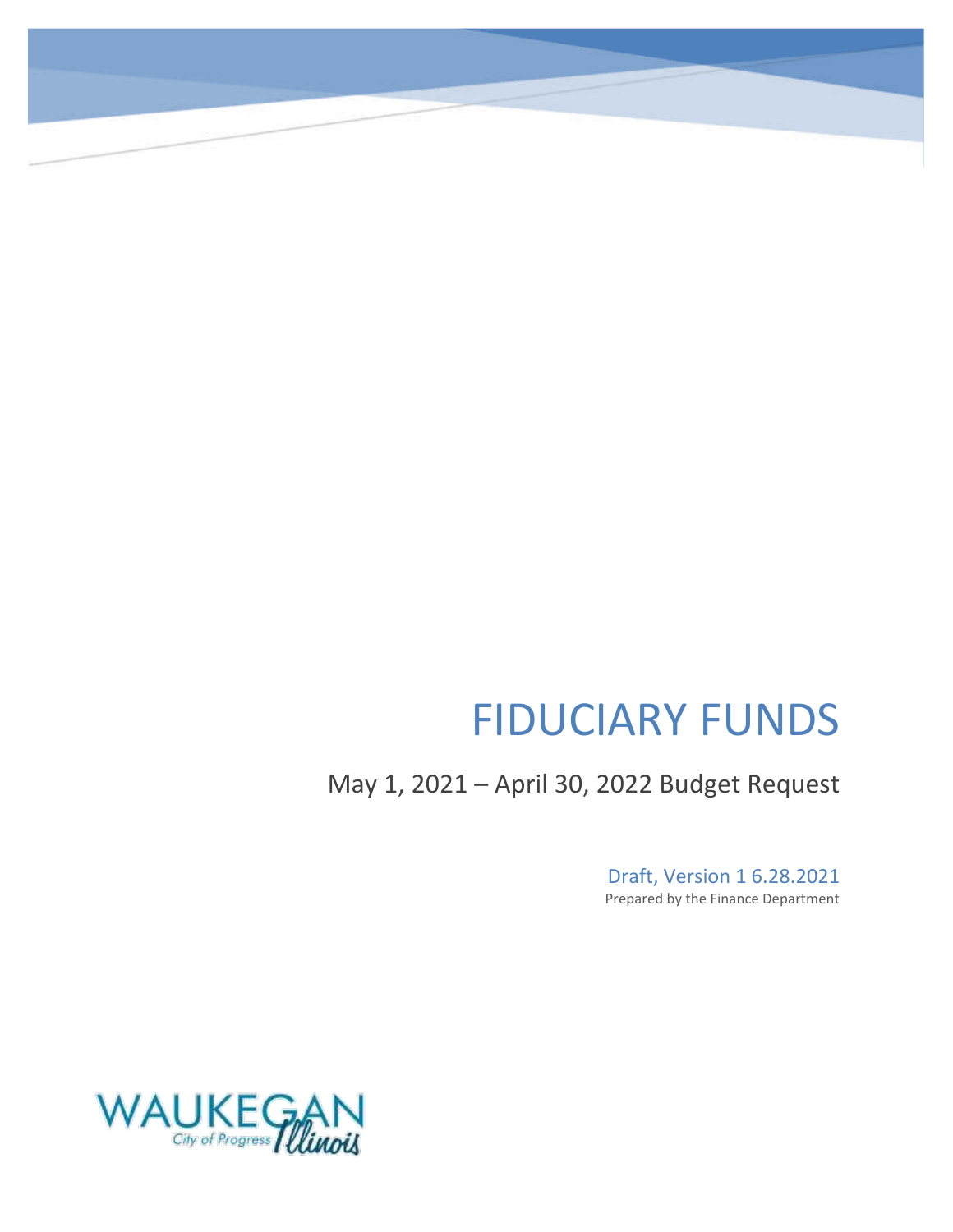### P A G E | **1** Introduction

The City maintains Fiduciary Funds to account for resources held by the City but restricted to uses outside of the government's ongoing operations. The Police and Fire Pension Funds are subject to the City's appropriation, but are managed by independent boards in accordance with state statute. The Governmental Accounting Standards Board (GASB) provides guidance that requires separate and distinct accounting of funds set aside for stabilization purposes. Therefore, the Fiduciary Funds are also where the City accounts for the Stabilization ("Working Cash" or "Rainy Day") Fund that is used to provide for liquidity, meet unexpected revenue shortfalls, and address financial emergencies.

### **Overview**

The Fiscal Year May 1, 2021 to April 30, 2022 (FY22) Fiduciary Funds requested budget calls for \$27.75 million in revenues, \$16.25 million in expenses, no transfers-in and transfers-out of \$249 thousand for a surplus, after transfers, of \$11.256 million. A surplus is to be expected as the Pension Funds generate a positive cash flow in order to meet current retiree payments, as well as account for the longer term liabilities of pensions currently accruing but not yet payable.

| \$27,740,000   | Revenues                             |
|----------------|--------------------------------------|
| (\$16,250,000) | Expenses                             |
| \$11,490,000   | Surplus / (Deficit) before transfers |
| \$0            | Transfers in                         |
| (5249,000)     | Transfers (out)                      |
| \$11,241,000   | Surplus / (Deficit) after transfers  |
|                |                                      |

### **Discussion**

Pension Fund revenues are made up of three sources: employer contributions, employee contributions, and investment income. The employer contribution, calculated by an independent actuary, is based upon benefit levels, demographics, and investment returns. The City funds this obligation via property and gaming taxes, of which \$16.9 million is expected for this purpose for FY22. The employee contributions to the Pension Funds are dictated by state statute, a combined \$2.7 million estimated for FY22. The investment management of the Funds are under the control of the independent Pension Boards. The Waukegan Police and Fire Pension Funds remit monthly pension benefit payments to the City's retired or disabled police officers and firefighters, or their surviving beneficiaries. The two funds combined are projected to disburse \$15.7 million in these benefits during FY22. The Funds also incur expenses for professional services such as investment management, accounting, and legal.

The City Treasurer manages the Stabilization Fund cash balances, and for FY22 the only revenue projected for the Fund is interest income. The City anticipates \$249 thousand in transfers out of the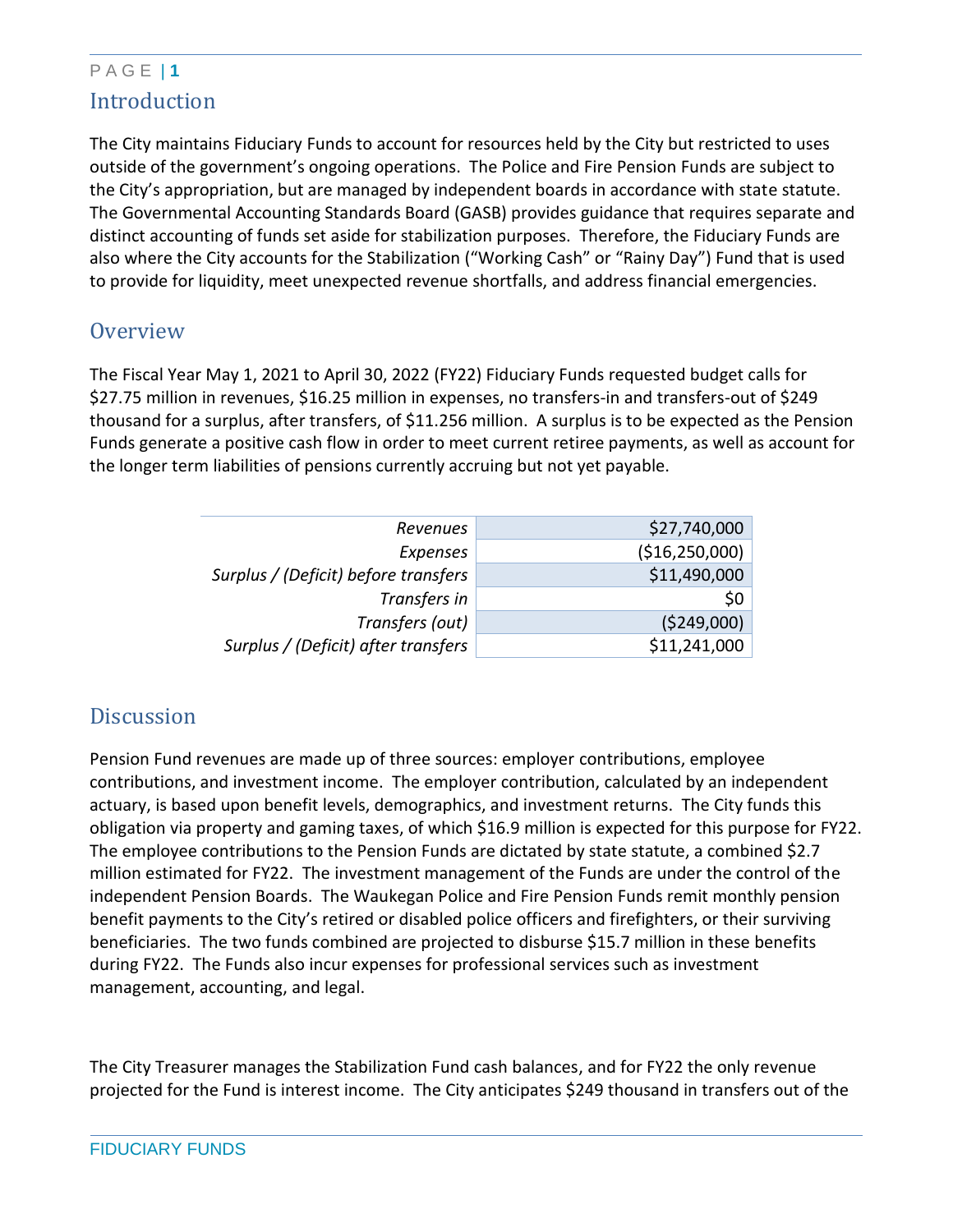#### P A G E | **2**

Stabilization Fund in order to match grants sought by the City's Planning Department and Fire Department, which are discussed further in the Special Revenue Funds' section of this report. According to City Treasurer reports, the unaudited balance of the Stabilization Fund as of the end of April 2021 is \$8.8 million. Per the City's adopted Stabilization Policy, an amount of 8% of the General Fund expenditures must be held in reserve, and based upon the proposed budget the required reserve will be \$6.4 million for FY22. Please note these are estimates only, and the amounts of the Fund and the required reserve are impacted by final audit entries as well as the final appropriation approved by Council.

Actual revenues, expenses, and transfers for the prior years, FY21 adjusted budget, and FY22 requested budget for the current fiscal year are shown below. Line item detail for the FY22 budget proposal may be found in the attached Appendix.

|                 | <b>FIDUCIARY FUNDS</b> |                                                          |                |                  |                |                       |               |                    |
|-----------------|------------------------|----------------------------------------------------------|----------------|------------------|----------------|-----------------------|---------------|--------------------|
| <b>REVENUES</b> |                        |                                                          |                |                  |                |                       |               |                    |
| Fund            | <b>Detail</b>          | <b>Description</b>                                       | <b>FY18</b>    | <b>FY19</b>      | <b>FY20</b>    | <b>FY21 Unaudited</b> | FY 21 Budget  | <b>FY22 Budget</b> |
|                 | <b>SUB 3000</b>        | <b>Tax Collection</b>                                    | 14,510,482.79  | 15,036,056.26    | 15,429,676.57  | 15,356,468.00         | 15,712,000.00 | 16,920,000.00      |
|                 | <b>SUB 3400</b>        | Fees                                                     | 6,200.00       | 2.850.00         | 825.00         |                       |               |                    |
|                 | <b>SUB 4600</b>        | Interest                                                 | 2,384,326.39   | 2,742,452.64     | 3,046,315.60   | 3.807.677.00          | 851.000.00    | 2,020,000.00       |
|                 | <b>SUB 4800</b>        | <b>Miscellaneous Revenue</b>                             | 35.225.46      | 57.657.21        | 4.564.90       | 5.459.00              |               |                    |
|                 | <b>SUB4900</b>         | <b>Other Financing Sources</b>                           | 10,415,446.81  | 7,934,854.61     | (2,826,304.46) | 45,856,663.00         | 11,130,000.00 | 6,100,000.00       |
|                 | <b>SUB 5800</b>        | <b>Premium Contributions</b>                             | 2,386,263.27   | 2,557,447.54     | 2,737,875.73   | 2,712,987.00          | 2,550,000.00  | 2,700,000.00       |
|                 |                        | <b>TOTAL REVENUES</b>                                    | 29,737,944.72  | 28,331,318.26    | 18,392,953.34  | 67,739,254.00         | 30,243,000.00 | 27,740,000.00      |
|                 |                        |                                                          |                |                  |                |                       |               |                    |
|                 | <b>EXPENDITURES</b>    |                                                          |                |                  |                |                       |               |                    |
| Fund            | <b>Detail</b>          | <b>Description</b>                                       | <b>FY18</b>    | <b>FY19</b>      | <b>FY20</b>    | <b>FY21 Unaudited</b> | FY 21 Budget  | <b>FY22 Budget</b> |
|                 | <b>SUB 2200</b>        | <b>Personnel Benefits</b>                                | 14,509,243.84  | 15,081,241.99    | 16,174,723.09  | 17,077,035.00         | 15,120,000.00 | 15,700,000.00      |
|                 | <b>SUB 2400</b>        | <b>Contractual Services</b>                              | 462,803.51     | 461,802.73       | 485,342.20     | 464,757.00            | 579,850.00    | 550,000.00         |
|                 | <b>SUB 2500</b>        | <b>Commodities</b>                                       | 250.70         | 25.00            | 0.01           |                       | 150.00        |                    |
|                 |                        | <b>TOTAL EXPENDITURES</b>                                | 14,972,298.05  | 15,543,069.72    | 16,660,065.30  | 17,541,792.00         | 15,700,000.00 | 16,250,000.00      |
|                 |                        |                                                          |                |                  |                |                       |               |                    |
|                 |                        | <b>EXCESS (DEFICIENCY) OF REVENUES OVER EXPENDITURES</b> | 14,765,646.67  | 12,788,248.54    | 1,732,888.04   | 50,197,462.00         | 14,543,000.00 | 11,490,000.00      |
|                 |                        |                                                          |                |                  |                |                       |               |                    |
|                 |                        | <b>OTHER FINANCING SOURCES (USES)</b>                    |                |                  |                |                       |               |                    |
| Fund            | <b>Detail</b>          | <b>Description</b>                                       | <b>FY18</b>    | <b>FY19</b>      | <b>FY20</b>    | <b>FY21 Unaudited</b> | FY 21 Budget  | <b>FY22 Budget</b> |
|                 | <b>SUB 6300</b>        | <b>Transfers In/From</b>                                 | 904,000.00     |                  |                | 76,129.00             |               |                    |
|                 | <b>SUB 6800</b>        | <b>Transfers Out/To</b>                                  | (2,724,000.00) | (1, 235, 582.23) | (147,000.00)   | (76, 129.00)          | (376,000.00)  | (249,000.00)       |
|                 |                        | <b>TOTAL OTHER FINANCING SOURCES</b>                     | (1,820,000.00) | (1,235,582.23)   | (147,000.00)   |                       | (376,000.00)  | (249,000.00)       |
|                 |                        |                                                          |                |                  |                |                       |               |                    |
|                 |                        | <b>FUND BALANCE</b>                                      |                |                  |                |                       |               | 11.241.000.00      |
|                 |                        |                                                          |                |                  |                |                       |               |                    |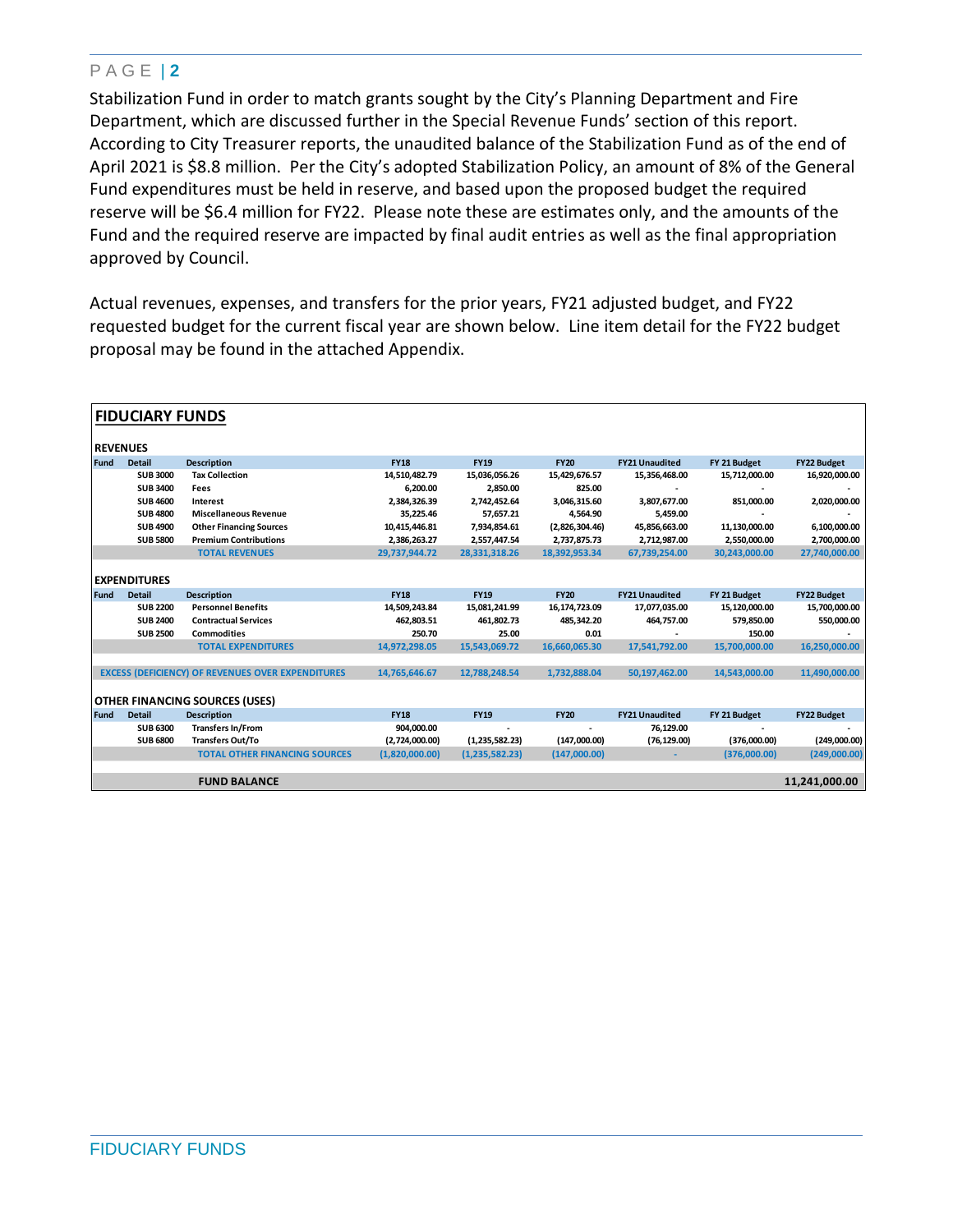### P A G E | **3** Line Item Detail

|                              | <b>Fund 714 - Working Cash Fund</b>                      |              |                       |              |                    |
|------------------------------|----------------------------------------------------------|--------------|-----------------------|--------------|--------------------|
| <b>REVENUES</b>              |                                                          |              |                       |              |                    |
| <b>Fund</b><br><b>Detail</b> | <b>Description</b>                                       | <b>FY20</b>  | <b>FY21 Unaudited</b> | FY 21 Budget | <b>FY22 Budget</b> |
| 714 30000                    | Property Tax                                             |              | 5,294.00              |              |                    |
|                              | <b>Tax Collection</b><br><b>SUB 3000</b>                 |              | 5,294.00              |              |                    |
| 714 46100                    | <b>Interest Earned</b>                                   | 174,079.61   | 13,480.00             | 150,000.00   |                    |
|                              | <b>SUB 4600</b><br>Interest                              | 174,079.61   | 13,480.00             | 150,000.00   |                    |
| 714 48720                    | RETURN OF ACCUMULATED RESERVE                            |              |                       |              |                    |
|                              | <b>SUB 4800</b><br><b>Miscellaneous Revenue</b>          |              |                       |              |                    |
|                              | <b>TOTAL REVENUES</b>                                    | 174,079.61   | 18,774.00             | 150,000.00   |                    |
|                              |                                                          |              |                       |              |                    |
| <b>EXPENDITURES</b>          |                                                          |              |                       |              |                    |
| <b>Fund</b><br><b>Detail</b> | <b>Description</b>                                       | <b>FY20</b>  | <b>FY21 Unaudited</b> | FY 21 Budget | <b>FY22 Budget</b> |
| 714 171424481                | <b>Contribution Expense</b>                              |              |                       | 77,000.00    |                    |
|                              | <b>Contractural Services</b><br><b>SUB 2400</b>          |              |                       | 77,000.00    |                    |
| 714 171425480                | Miscellaneous Expense                                    |              |                       |              |                    |
|                              | <b>SUB 2500</b><br><b>Commodities</b>                    |              |                       |              |                    |
|                              | <b>TOTAL EXPENDITURES</b>                                |              |                       | 77,000.00    |                    |
|                              |                                                          |              |                       |              |                    |
|                              | <b>EXCESS (DEFICIENCY) OF REVENUES OVER EXPENDITURES</b> | 174,079.61   | 18,774.00             | 73,000.00    |                    |
|                              |                                                          |              |                       |              |                    |
|                              | <b>OTHER FINANCING SOURCES (USES)</b>                    |              |                       |              |                    |
| Fund<br><b>Detail</b>        | <b>Description</b>                                       | <b>FY20</b>  | <b>FY21 Unaudited</b> | FY 21 Budget | <b>FY22 Budget</b> |
| 714 63245                    | <b>Transfers From CDBG Fund</b>                          |              | 76,129.00             |              |                    |
| 714 63267                    | <b>Transfers From Scoop Funds</b>                        |              |                       |              |                    |
| 714 63660                    | <b>Transfers From Risk Management</b>                    |              |                       |              |                    |
|                              | <b>SUB 6300</b><br><b>Transfers In/From</b>              |              | 76,129.00             |              |                    |
| 714 68100                    | Transfers to General Fund                                | 112,000.00   |                       |              |                    |
| 714 68211                    | Transfers to Library                                     |              |                       |              |                    |
| 714 68231                    | <b>Transfers to Homeland Security</b>                    | 35,000.00    |                       | 281,000.00   | 100,000.00         |
| 714 68245                    | Transfers to Comm Dev Block Fd                           |              | 76,129.00             |              |                    |
| 714 68251                    | Transfers to Plan & Dev Grants                           |              |                       | 95,000.00    | 149,000.00         |
| 714 68267                    | Transfers to Scoop Genesee Fnd                           |              |                       |              |                    |
| 714 68455                    | Transfers to Capital Leases Re                           |              |                       |              |                    |
| 714 68555                    | Transfers to Sewer/Water Fd.                             |              |                       |              |                    |
|                              | <b>Transfers Out/To</b><br><b>SUB 6800</b>               | (147,000.00) | (76, 129.00)          | (376,000.00) | (249,000.00)       |
|                              | <b>TOTAL OTHER FINANCING SOURCES</b>                     | (147,000.00) |                       | (376,000.00) | (249,000.00)       |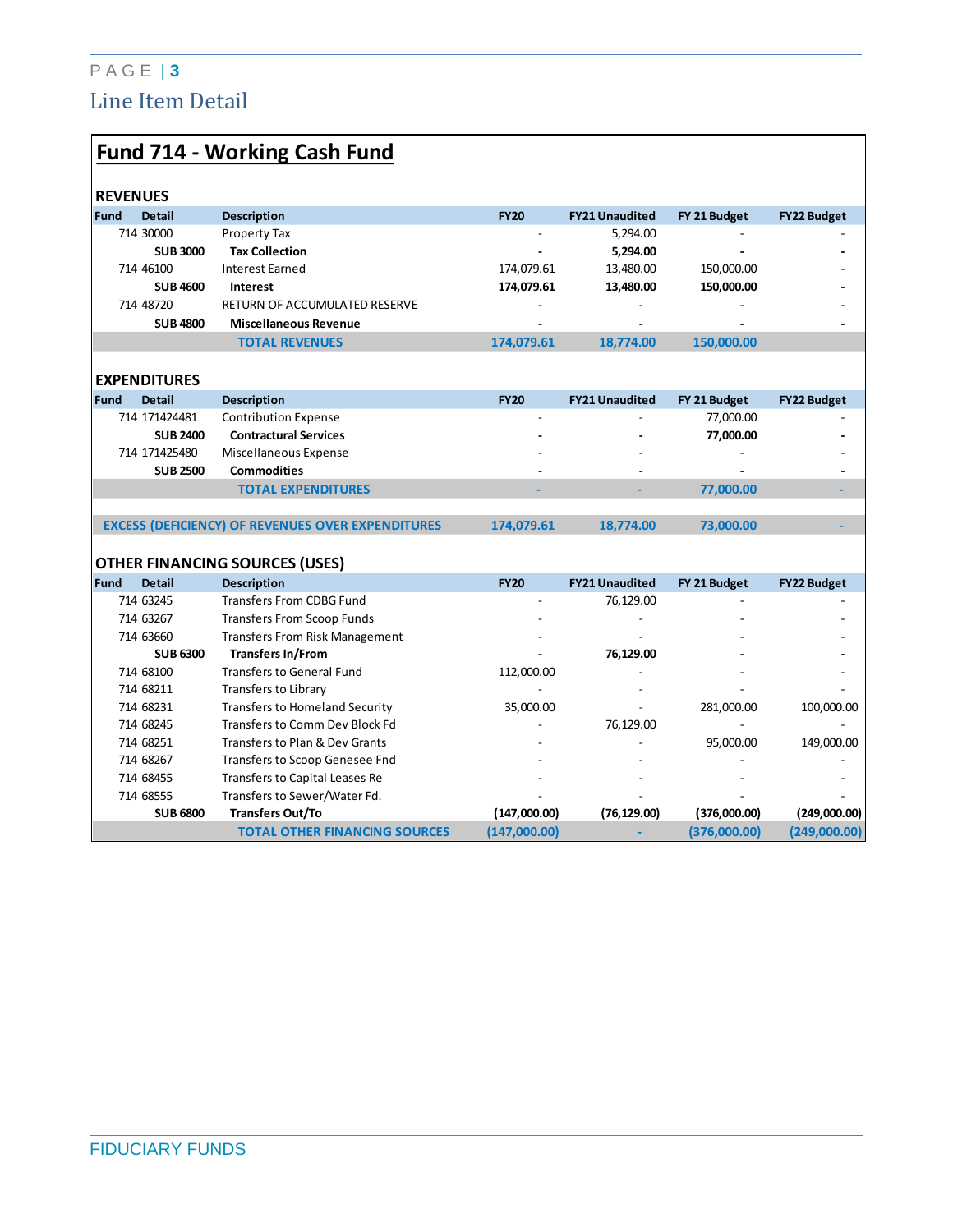### **Fund 719 - Police Pension Fund**

#### **REVENUES**

| <b>Fund</b> | <b>Detail</b>       | <b>Description</b>                                       | <b>FY20</b>    | <b>FY21 Unaudited</b> | FY 21 Budget  | <b>FY22 Budget</b> |
|-------------|---------------------|----------------------------------------------------------|----------------|-----------------------|---------------|--------------------|
|             | 719 30000           | Property Tax                                             | 8,294,046.41   | 8,407,554.00          | 8,535,000.00  | 9,130,000.00       |
|             | 719 30730           | Gaming Video Tax Revenue                                 | 617,383.47     | 465,340.00            | 550,000.00    | 500,000.00         |
|             | <b>SUB 3000</b>     | <b>Tax Collection</b>                                    | 8,911,429.88   | 8,872,894.00          | 9,085,000.00  | 9,630,000.00       |
|             | 719 46100           | <b>Interest Earned</b>                                   | 14,345.79      | 10,248.00             | 40,000.00     | 10,000.00          |
|             | 719 46130           | Interest Earned-Corp Bonds                               |                | 1,271,085.00          |               |                    |
|             | 719 46125           | Interest Earned-Federal Invest                           | 1,079,982.52   | 1,056,144.00          | 940,000.00    | 1,000,000.00       |
|             | <b>SUB 4600</b>     | Interest                                                 | 1,094,328.31   | 2,337,477.00          | 980,000.00    | 1,010,000.00       |
|             | 719 48900           | Miscellaneous Revenue                                    | 1,390.82       | 551.00                |               |                    |
|             | <b>SUB 4800</b>     | <b>Miscellaneous Revenue</b>                             | 1,390.82       | 551.00                |               |                    |
|             | 719 49220           | Income From US Govt Obl                                  | 2,300,778.29   | 132,892.00            | 2,090,000.00  | 1,000,000.00       |
|             | 719 49223           | Income Fr Mutual Funds                                   | (4,707,181.42) | 25,402,573.00         | 3,640,000.00  |                    |
|             | 719 49224           | Income Fr Com/Pref Stocks                                |                |                       |               | 300,000.00         |
|             | 719 49225           | (Gain) Loss on Sale Mutual Fd                            | 1,346,986.12   | 1,100,000.00          | 1,400,000.00  | 2,900,000.00       |
|             | <b>SUB 4900</b>     | <b>Other Financing Sources</b>                           | (1,059,417.01) | 26,635,465.00         | 7,130,000.00  | 4,200,000.00       |
|             | 719 58000           | <b>Retiree Contributions</b>                             | 1,654,107.22   | 1,606,516.00          | 1,550,000.00  | 1,600,000.00       |
|             | <b>SUB 5800</b>     | <b>Premium Contributions</b>                             | 1,654,107.22   | 1,606,516.00          | 1,550,000.00  | 1,600,000.00       |
|             |                     | <b>TOTAL REVENUES</b>                                    | 10,601,839.22  | 39,452,903.00         | 18,745,000.00 | 16,440,000.00      |
|             |                     |                                                          |                |                       |               |                    |
|             | <b>EXPENDITURES</b> |                                                          |                |                       |               |                    |
| <b>Fund</b> | <b>Detail</b>       | <b>Description</b>                                       | <b>FY20</b>    | <b>FY21 Unaudited</b> | FY 21 Budget  | <b>FY22 Budget</b> |
|             | 719 171922465       | Pension Fund Monthly Payroll                             | 9,119,788.99   | 9,645,403.00          | 8,420,000.00  | 8,800,000.00       |
|             | <b>SUB 2200</b>     | <b>Personnel Benefits</b>                                | 9,119,788.99   | 9,645,403.00          | 8,420,000.00  | 8,800,000.00       |
|             | 719 171924040       | <b>Fiduciary Insurance</b>                               | 8,865.67       | 9,016.00              | 10,000.00     | 10,000.00          |
|             | 719 171924407       | <b>Bank Service Charges</b>                              | 23,802.40      | 36,999.00             | 30,000.00     | 30,000.00          |
|             | 719 171924429       | Conference & Travel                                      | 3,784.86       | 3,600.00              | 2,500.00      | 3,000.00           |
|             | 719 171924431       | Training & Schooling                                     |                |                       | 985.00        |                    |
|             | 719 171924437       | Legal Services                                           | 21,368.63      | 19,128.00             | 17,000.00     | 20,000.00          |
|             | 719 171924438       | <b>Other Professional Services</b>                       | 88,050.47      | 79,443.00             | 48,000.00     | 60,000.00          |
|             | 719 171924443       | <b>Membership Dues</b>                                   |                | 795.00                |               |                    |
|             | 719 171924665       | <b>Investment Expense</b>                                | 117,270.47     | 109,824.00            | 78,515.00     | 100,000.00         |
|             | 719 171924696       | St of IL-DOI Compliance Fee                              | 8,000.00       | 8,000.00              | 10,000.00     | 10,000.00          |
|             | <b>SUB 2400</b>     | <b>Contractural Services</b>                             | 271,142.50     | 266,805.00            | 197,000.00    | 233,000.00         |
|             | 719 171925468       | <b>Operating Supplies</b>                                |                |                       |               |                    |
|             | 719 171925480       | Miscellaneous Expense                                    | 0.01           |                       |               |                    |
|             | <b>SUB 2500</b>     | <b>Commodities</b>                                       | 0.01           |                       |               |                    |
|             |                     | <b>TOTAL EXPENDITURES</b>                                | 9,390,931.50   | 9,912,208.00          | 8,617,000.00  | 9,033,000.00       |
|             |                     |                                                          |                |                       |               |                    |
|             |                     | <b>EXCESS (DEFICIENCY) OF REVENUES OVER EXPENDITURES</b> | 1,210,907.72   | 29,540,695.00         | 10,128,000.00 | 7,407,000.00       |
|             |                     |                                                          |                |                       |               |                    |
|             |                     | <b>OTHER FINANCING SOURCES (USES)</b>                    |                |                       |               |                    |
|             |                     | <b>TOTAL OTHER FINANCING SOURCES</b>                     |                |                       |               |                    |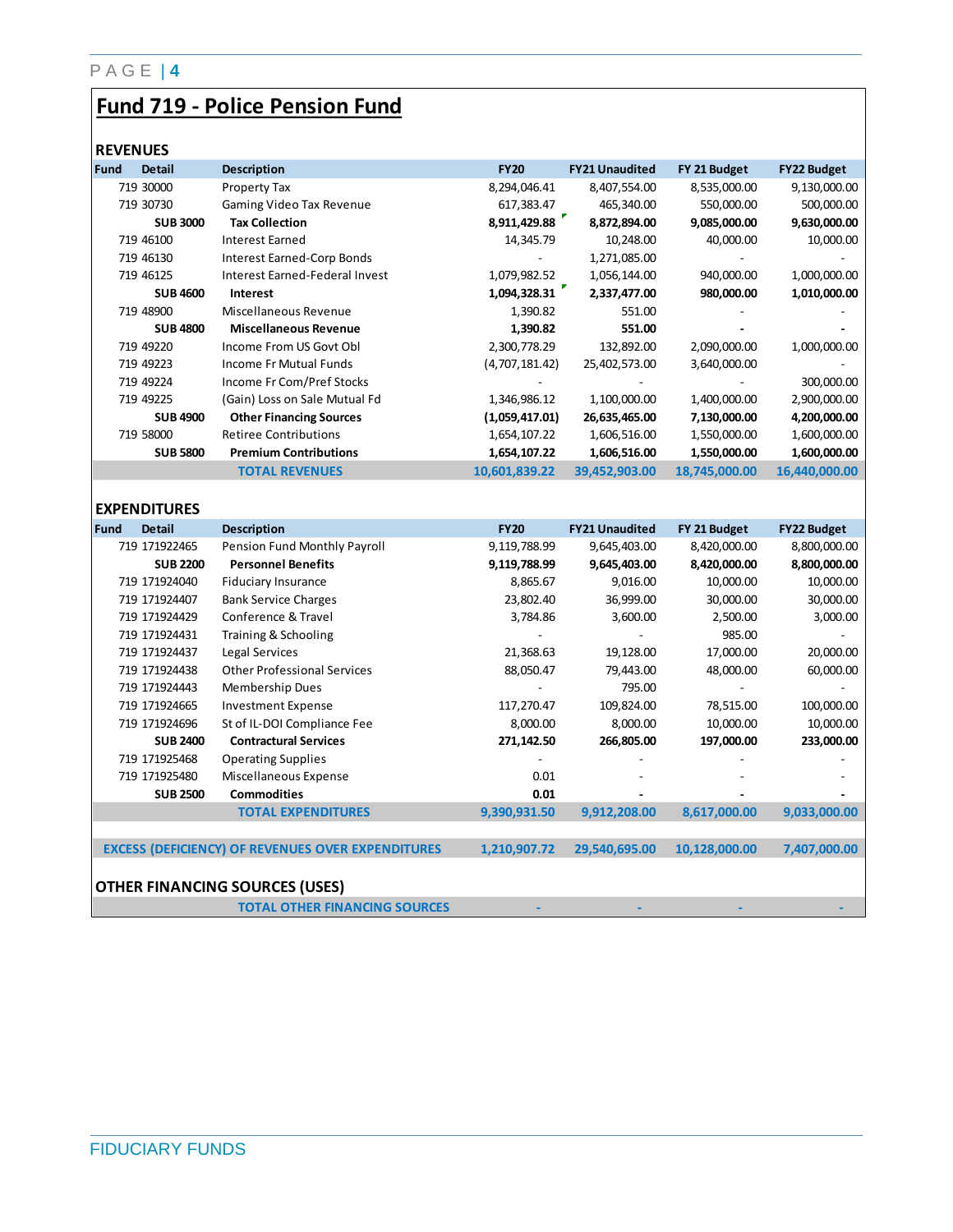#### P A G E | **5**

### **Fund 720 - Fire Fighter's Pension Fund**

#### **REVENUES**

| <b>Fund</b> | <b>Detail</b>   | <b>Description</b>             | <b>FY20</b>    | <b>FY21 Unaudited</b> | FY 21 Budget   | <b>FY22 Budget</b> |
|-------------|-----------------|--------------------------------|----------------|-----------------------|----------------|--------------------|
|             | 720 30000       | Property Tax                   | 5,900,863.24   | 6,082,669.00          | 6,077,000.00   | 6,790,000.00       |
|             | 720 30730       | Gaming Video Tax Revenue       | 617,383.45     | 395,611.00            | 550,000.00     | 500,000.00         |
|             | <b>SUB 3000</b> | <b>Tax Collection</b>          | 6,518,246.69   | 6,478,280.00          | 6,627,000.00   | 7,290,000.00       |
|             | 720 46100       | Interest Earned                | 15,529.61      | 11,685.00             | 21,000.00      | 10,000.00          |
|             | 720 46125       | Interest Earned-Federal Invest | 773,967.86     | 723,696.00            | 700,000.00     | 1,000,000.00       |
|             | 720 46130       | Interest Earned-Corp Bonds     | 987,837.06     | 721,248.00            | (1,000,000.00) |                    |
|             | <b>SUB 4600</b> | Interest                       | 1,777,334.53   | 1,456,629.00          | (279,000.00)   | 1,010,000.00       |
|             | 720 48900       | Miscellaneous Revenue          | 3,174.08       | 4,908.00              |                |                    |
|             | <b>SUB 4800</b> | <b>Miscellaneous Revenue</b>   | 3,174.08       | 4,908.00              |                |                    |
|             | 720 49220       | Income From US Govt Obl        | 940,095.90     | 281,874.00            | 1,000,000.00   | 300,000.00         |
|             | 720 49221       | (G) L on Sale of Stock         | (2,706,983.35) | 18,939,324.00         | 3,000,000.00   | 1,600,000.00       |
|             | 720 49227       | Litigation Proceeds            |                |                       |                |                    |
|             | <b>SUB4900</b>  | <b>Other Financing Sources</b> | (1,766,887.45) | 19,221,198.00         | 4,000,000.00   | 1,900,000.00       |
|             | 720 58000       | <b>Retiree Contributions</b>   | 1,083,768.51   | 1,106,471.00          | 1,000,000.00   | 1,100,000.00       |
|             | <b>SUB 5800</b> | <b>Premium Contributions</b>   | 1,083,768.51   | 1,106,471.00          | 1,000,000.00   | 1,100,000.00       |
|             |                 | <b>TOTAL REVENUES</b>          | 7,615,636.36   | 28,267,486.00         | 11,348,000.00  | 11,300,000.00      |
|             |                 |                                |                |                       |                |                    |

**EXPENDITURES**

| Fund | <b>Detail</b>   | <b>Description</b>                                       | <b>FY20</b>  | <b>FY21 Unaudited</b> | FY 21 Budget | <b>FY22 Budget</b> |
|------|-----------------|----------------------------------------------------------|--------------|-----------------------|--------------|--------------------|
|      | 720 172022465   | Pension Fund Monthly Payroll                             | 7,054,934.10 | 7,431,632.00          | 6,700,000.00 | 6,900,000.00       |
|      | <b>SUB 2200</b> | <b>Personnel Benefits</b>                                | 7,054,934.10 | 7,431,632.00          | 6,700,000.00 | 6,900,000.00       |
|      | 720 172024040   | <b>Fiduciary Insurance</b>                               | 12,756.21    | 13,141.00             | 13,141.00    | 15,000.00          |
|      | 720 172024407   | <b>Bank Service Charges</b>                              | 17,502.15    | 19,501.00             | 30,000.00    | 30,000.00          |
|      | 720 172024429   | Conference & Travel                                      | 9,275.37     |                       | 14,709.00    |                    |
|      | 720 172024431   | Training & Schooling                                     |              | 1,715.00              | 2,000.00     | 2,000.00           |
|      | 720 172024437   | Legal Services                                           |              | 2,596.00              | 80,000.00    | 80,000.00          |
|      | 720 172024438   | <b>Other Professional Services</b>                       | 60,820.00    | 55,313.00             | 56,000.00    | 80,000.00          |
|      | 720 172024443   | Membership Dues                                          | 961.67       | 795.00                |              |                    |
|      | 720 172024665   | <b>Investment Expense</b>                                | 104,884.30   | 96,891.00             | 100,000.00   | 100,000.00         |
|      | 720 172024696   | St of IL-DOI Compliance Fee                              | 8,000.00     | 8,000.00              | 10,000.00    | 10,000.00          |
|      | <b>SUB 2400</b> | <b>Contractural Services</b>                             | 214,199.70   | 197,952.00            | 305,850.00   | 317,000.00         |
|      | 720 172025468   | <b>Operating Supplies</b>                                |              |                       |              |                    |
|      | <b>SUB 2500</b> | <b>Commodities</b>                                       |              |                       |              |                    |
|      |                 | <b>TOTAL EXPENDITURES</b>                                | 7,269,133.80 | 7,629,584.00          | 7,005,850.00 | 7,217,000.00       |
|      |                 |                                                          |              |                       |              |                    |
|      |                 | <b>EXCESS (DEFICIENCY) OF REVENUES OVER EXPENDITURES</b> | 346,502.56   | 20,637,902.00         | 4,342,150.00 | 4,083,000.00       |
|      |                 |                                                          |              |                       |              |                    |
|      |                 | <b>OTHER FINANCING SOURCES (USES)</b>                    |              |                       |              |                    |
|      |                 | <b>TOTAL OTHER FINANCING SOURCES</b>                     |              |                       |              |                    |